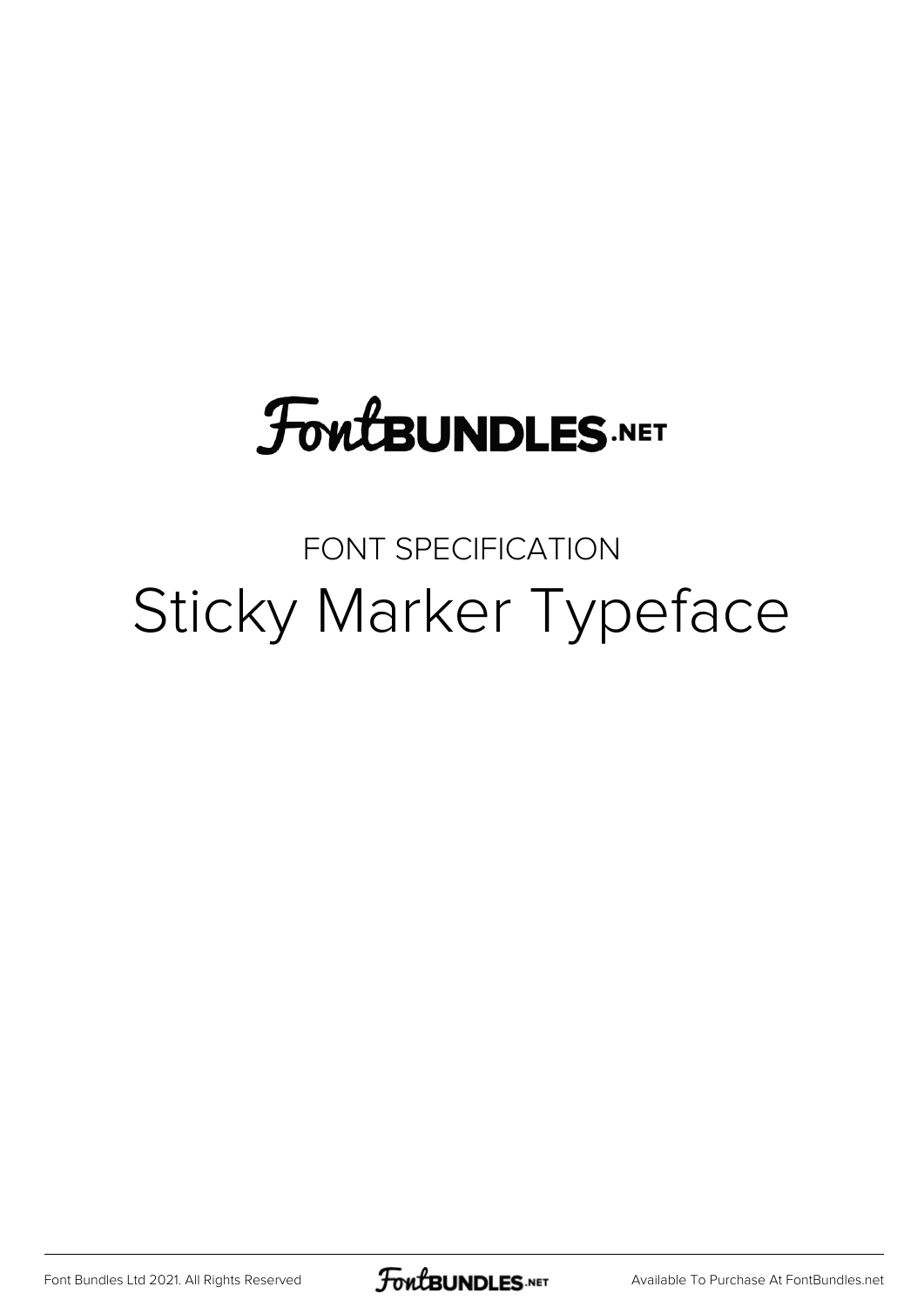### Sticky Marker Swashes - Regular

Uppercase Characters

| Lowercase Characters |  |
|----------------------|--|
|                      |  |
|                      |  |

Numbers

Punctuation and Symbols

All Other Glyphs

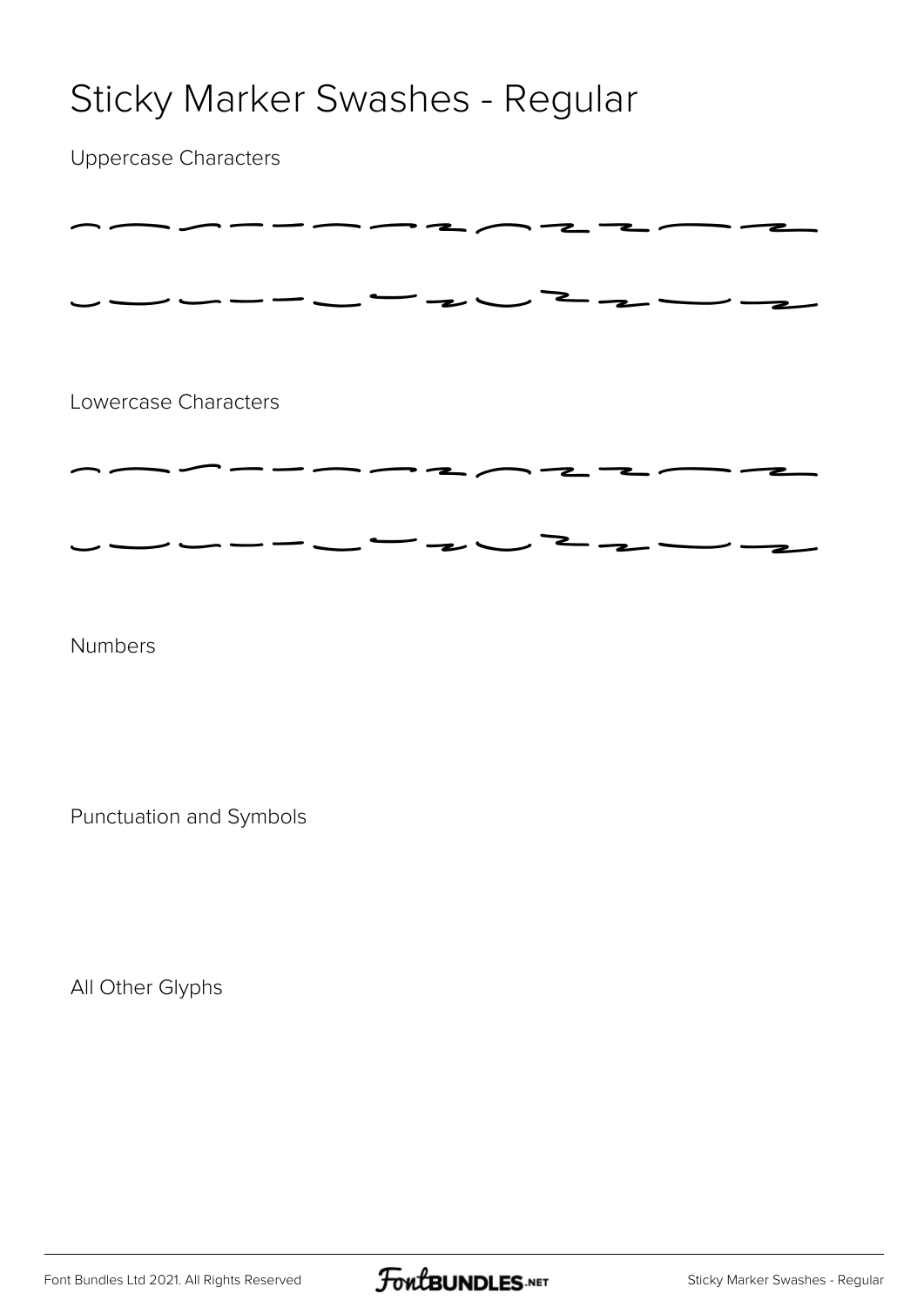### Sticky Marker - Regular

**Uppercase Characters** 

# ABCDEFGHIJKLMNOPQRSTUV WXYZ

Lowercase Characters

### abcdefghijklmnopqrsTuvwxyz

**Numbers** 

#### 0123456789

Punctuation and Symbols



All Other Glyphs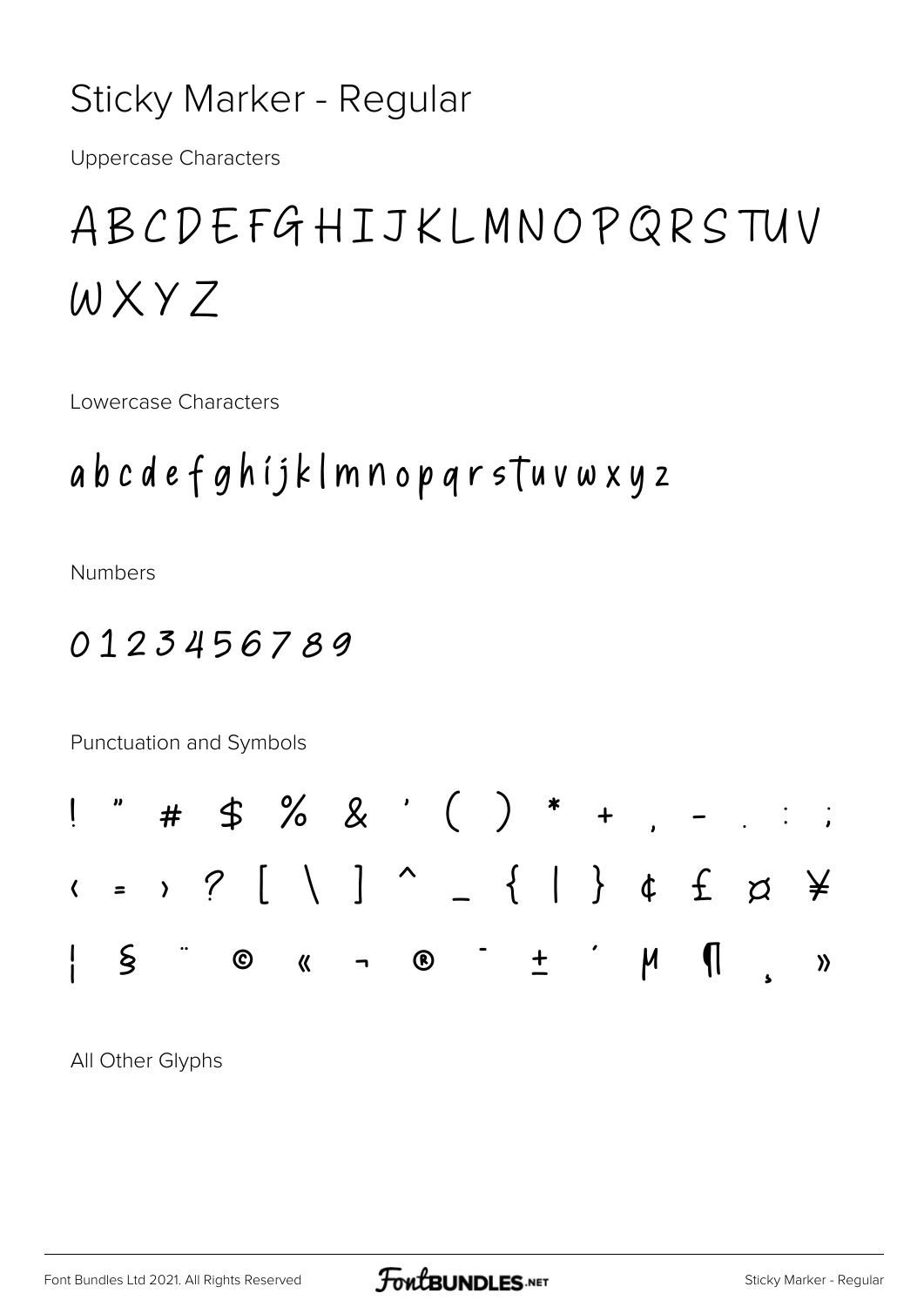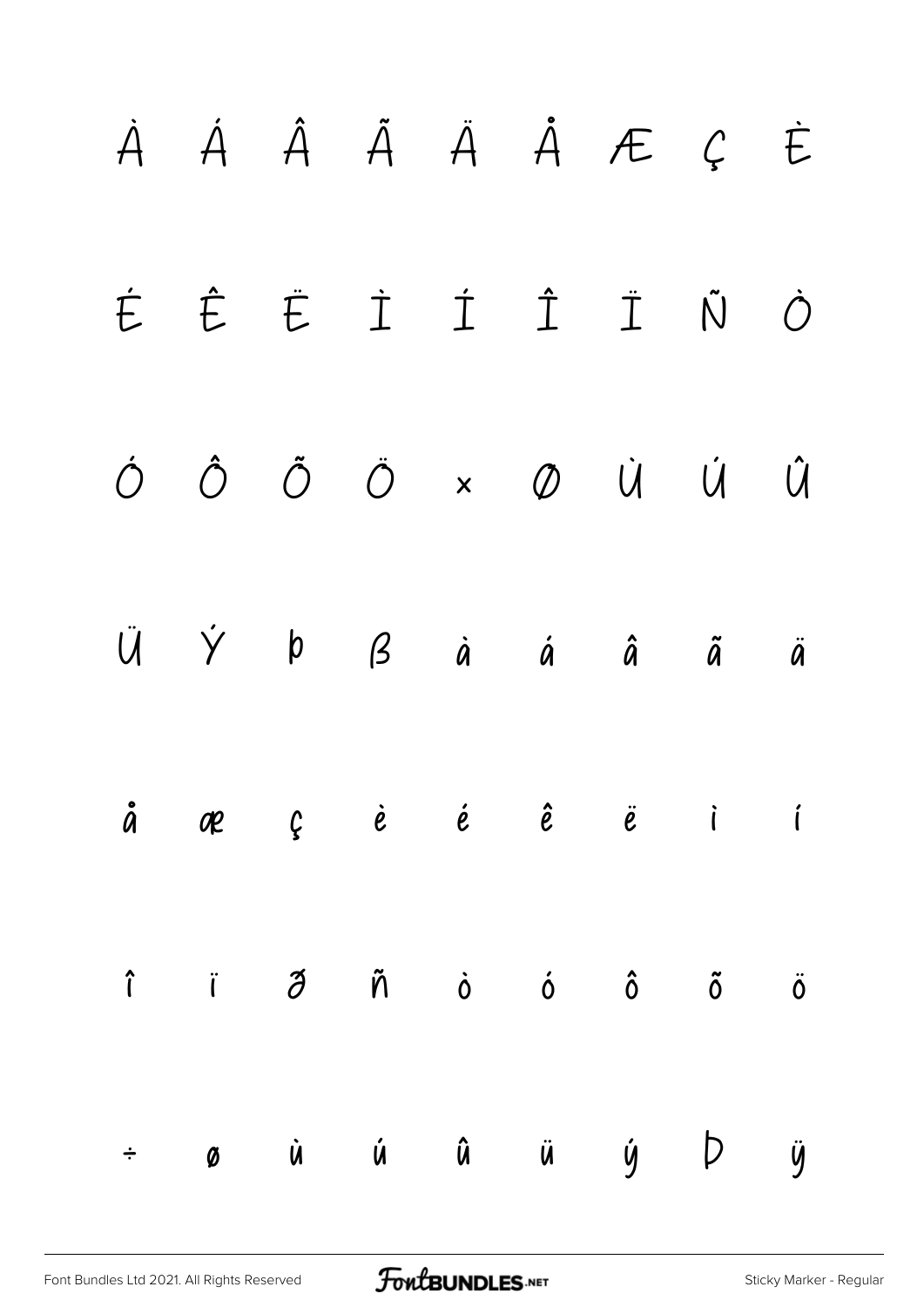|  |  | $\,\,\bar{A}$ ā $\,\,\tilde{A}$ ä $A$ a $\acute{C}$ i $\,\,\tilde{C}$                                                                                                                                                                                                                                                                                                                                                                                                                   |  |  |
|--|--|-----------------------------------------------------------------------------------------------------------------------------------------------------------------------------------------------------------------------------------------------------------------------------------------------------------------------------------------------------------------------------------------------------------------------------------------------------------------------------------------|--|--|
|  |  | $\hat{c}$ $\dot{C}$ $\dot{c}$ $\check{C}$ $\check{c}$ $\check{D}$ $\dot{d}$ $\check{E}$ $\bar{e}$                                                                                                                                                                                                                                                                                                                                                                                       |  |  |
|  |  | $\check{E}$ ě $\dot{E}$ ė $E$ ę $\check{E}$ ě $\hat{G}$                                                                                                                                                                                                                                                                                                                                                                                                                                 |  |  |
|  |  | $\begin{array}{ccccccccccccccccc} \hat{g} & \tilde{G} & \tilde{g} & \tilde{G} & \tilde{g} & \tilde{G} & \tilde{g} & \hat{H} & \hat{h} \end{array}$                                                                                                                                                                                                                                                                                                                                      |  |  |
|  |  | $\begin{array}{ccccccccccccccccc} \tilde{\mathbb{I}} & & \tilde{\mathbb{I}} & & \tilde{\mathbb{I}} & & \tilde{\mathbb{I}} & & \tilde{\mathbb{I}} & & \tilde{\mathbb{I}} & & \tilde{\mathbb{I}} & & \tilde{\mathbb{I}} & & \tilde{\mathbb{I}} & & \tilde{\mathbb{I}} & & \tilde{\mathbb{I}} & & \tilde{\mathbb{I}} & & \tilde{\mathbb{I}} & & \tilde{\mathbb{I}} & & \tilde{\mathbb{I}} & & \tilde{\mathbb{I}} & & \tilde{\mathbb{I}} & & \tilde{\mathbb{I}} & & \tilde{\mathbb{I}} & &$ |  |  |
|  |  | i Ĵ ĵ Ķ ķ Ĺ Í Ļ ļ                                                                                                                                                                                                                                                                                                                                                                                                                                                                       |  |  |
|  |  | Ľ ľ L I Ł ł Ń ń Ņ                                                                                                                                                                                                                                                                                                                                                                                                                                                                       |  |  |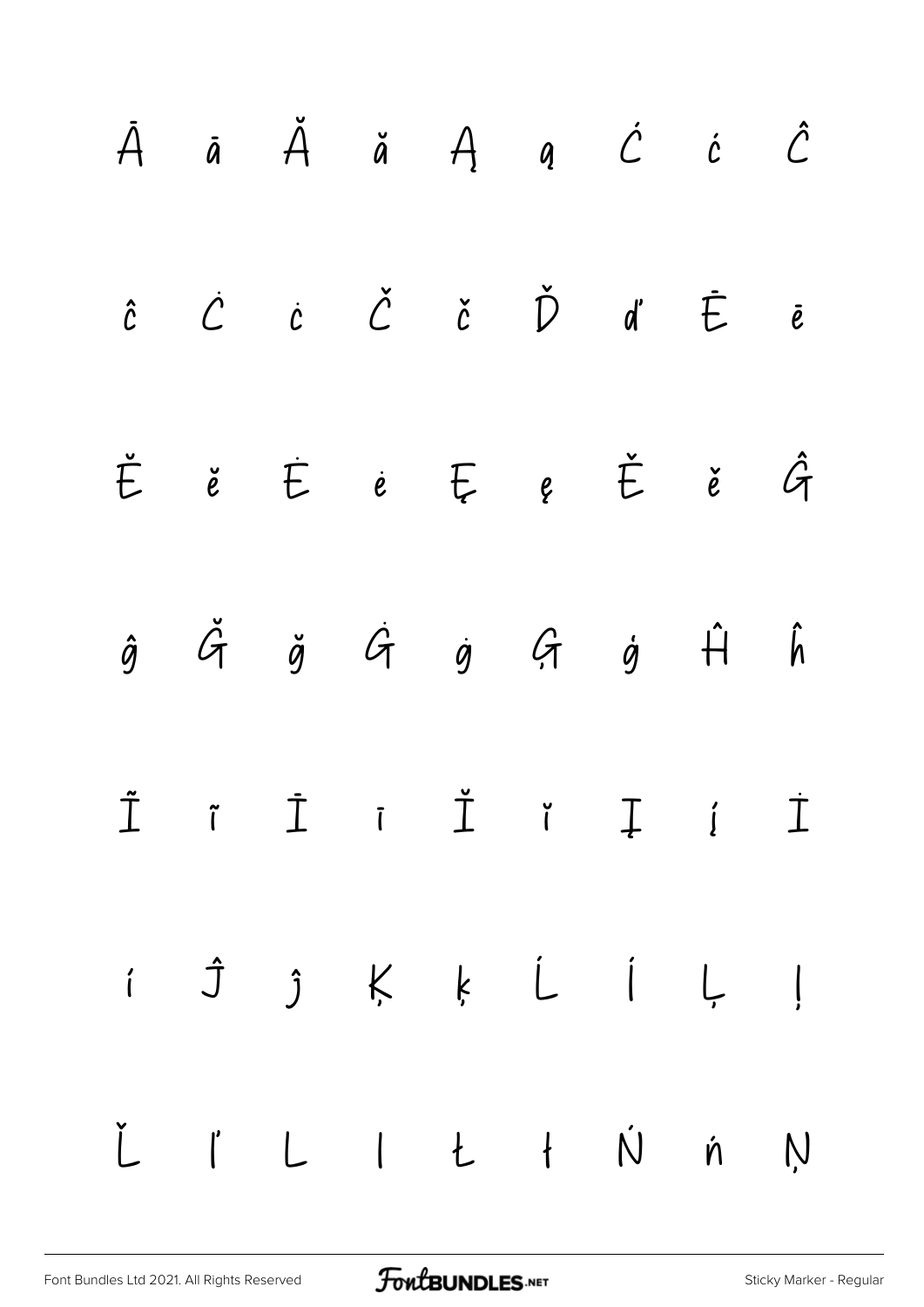| ņ Ň ň 'n Ō ō Ŏ ŏ Ő                                                                                                                                   |  |  |  |  |
|------------------------------------------------------------------------------------------------------------------------------------------------------|--|--|--|--|
| ő Œ œ Ŕ ŕ Ŗ ŗ Ř ř                                                                                                                                    |  |  |  |  |
| $\dot{S} \quad \dot{s} \quad \dot{S} \quad \dot{s} \quad \dot{S} \quad \dot{s} \quad \dot{S} \quad \dot{S} \quad \ddot{T}$                           |  |  |  |  |
| ȚŤ ȚŰ ũ Ū Ū Ŭ ŭ                                                                                                                                      |  |  |  |  |
| $\hat{U} \qquad \hat{u} \qquad \hat{U} \qquad \hat{u} \qquad U \qquad u \qquad \hat{U} \qquad \hat{u} \qquad \hat{Y}$                                |  |  |  |  |
| $\begin{array}{ccccccccccccccccccccc} \hat{y} & \hat{y} & \hat{Z} & \hat{z} & \hat{Z} & \hat{z} & \hat{Z} & \hat{z} & \hat{\mathcal{F}} \end{array}$ |  |  |  |  |
| $\dot{\phi} \qquad \dot{\phi} \qquad \dot{\phi} \qquad \zeta \qquad \zeta \qquad \qquad \qquad \cdots \qquad \qquad \cdots \qquad \qquad \cdots$     |  |  |  |  |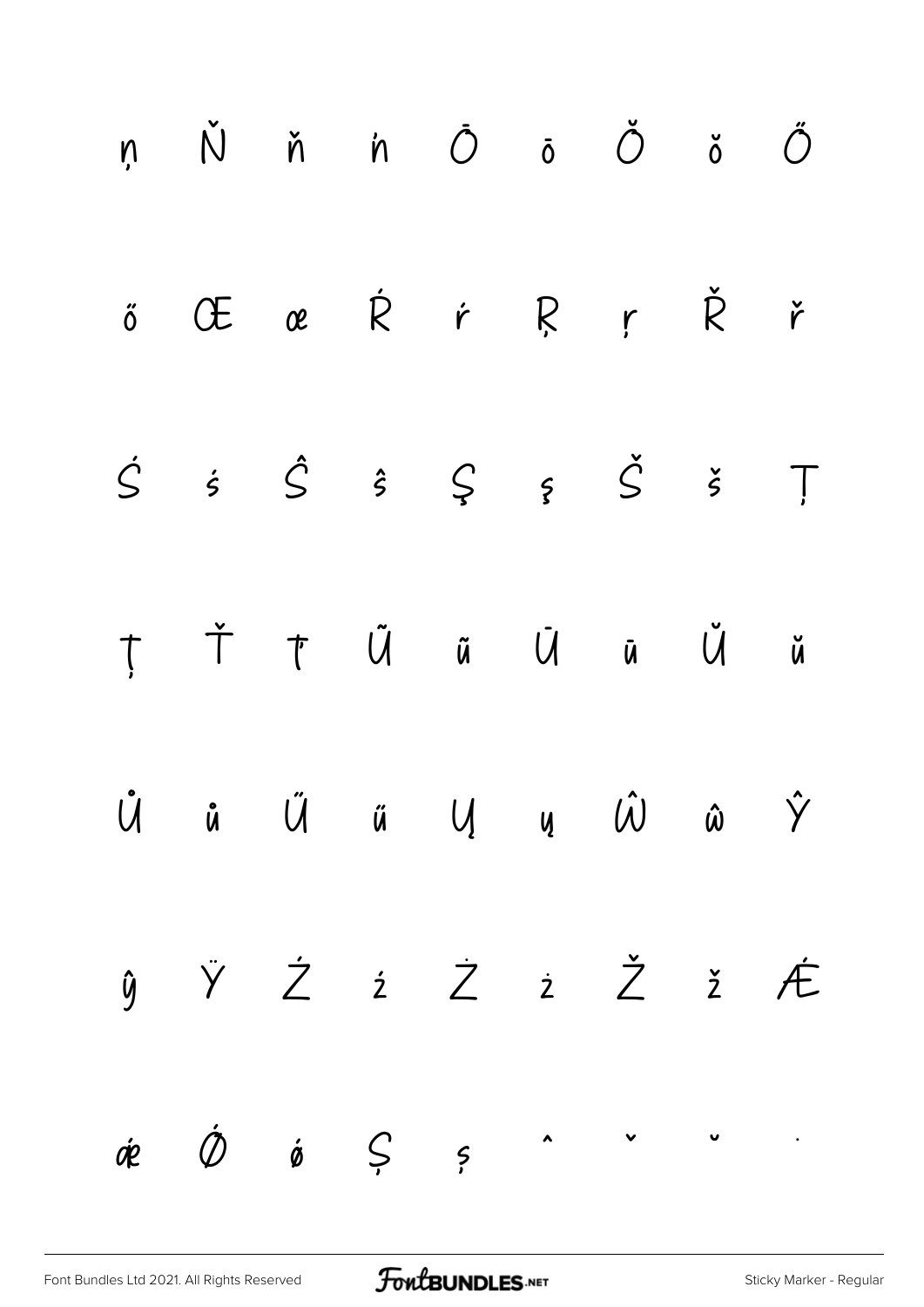|  |  |  | $\ddot{w}$ $\dot{Y}$ $\dot{y}$ $\leftrightarrow$ $\in$ $\pi$ $\P$ $\Sigma$                                                                 |  |
|--|--|--|--------------------------------------------------------------------------------------------------------------------------------------------|--|
|  |  |  | $\approx$ $\neq$ $\leq$ $\geq$ dd ff om on rr                                                                                              |  |
|  |  |  | $\text{if} \quad \text{is} \quad \text{is} \quad \text{if} \quad \text{pp} \quad \text{th} \quad \text{th} \quad \text{t} \quad \text{on}$ |  |
|  |  |  | The eti it as b c d e                                                                                                                      |  |
|  |  |  | f g h i j k l m n                                                                                                                          |  |
|  |  |  | op q r s t u v w                                                                                                                           |  |